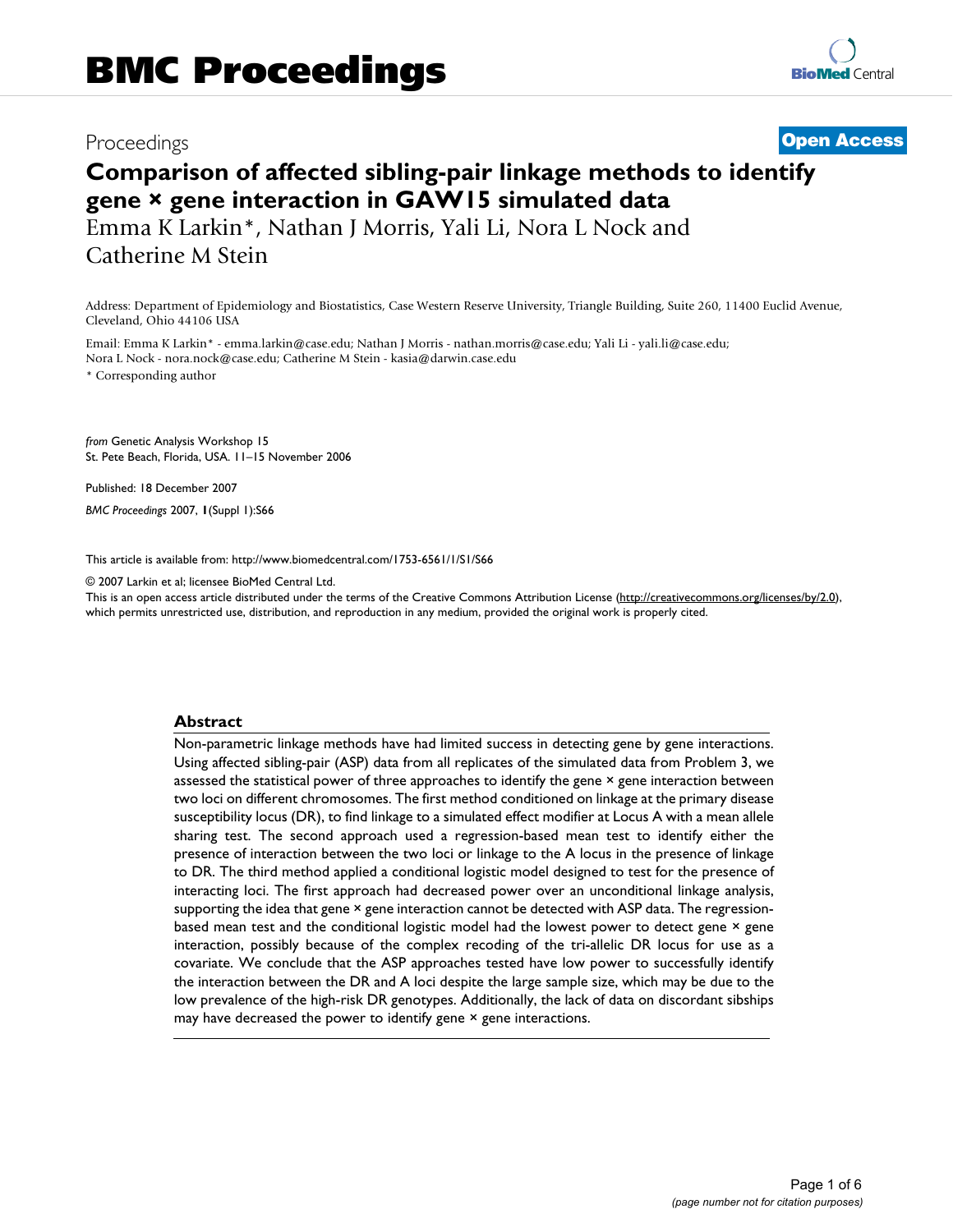### **Background**

Linkage analysis methods to identify gene × gene interactions in complex diseases have been developed [1-4], however, in the absence of already characterized candidate genes, their ability to identify epistasis is unknown. Moreover, analyses from the Genetic Analysis Workshop (GAW) 14 simulated data further support the difficulty in locating gene  $\times$  gene interaction [5]. The GAW15 simulated rheumatoid arthritis (RA) data set affords another opportunity to compare the statistical power of three nonparametric linkage approaches using affected sibling pairs (ASPs) to identify gene  $\times$  gene interactions between two unlinked loci: 1) locus DR, which was simulated to represent the risk of DRB1 locus of HLA on RA, and 2) locus A, which was simulated as an effect modifier on DR.

First, we examined a mean test variant of the conditional methodology presented by Cox et al. [1]. The motivation behind this methodology is that correlations between identity-by-descent (IBD) allele sharing at unlinked loci can be used to identify the relationship between loci. We adapted this methodology to the mean test for linkage at another locus by excluding ASPs with no evidence for linkage to the first locus.

We also examined the power and type I error of two other covariate based approaches to detect epistasis with varying covariate coding schemes of the genotyped locus (DR). The first is a regression-based mean test that can be used to test for the presence of gene × environment interactions in ASPs [2]. By treating the DR locus as an "environmental variable," it is possible to use this method to identify gene  $\times$  gene interaction. Second, we explored the conditional logistic model developed by Olson and colleagues [4,6], which is an alternative parameterization of the LOD score model presented by Risch [7]. Significant increases in linkage between a baseline model without covariates and a model with the DR locus as a covariate suggest epistasis between the DR locus and the locus where linkage is assessed.

#### **Methods** *Sample*

The simulated data set from GAW15 Problem 3 consists of a 5-cM microsatellite genome scan for each of 100 replicates, in which each replicate represents a random sample of 1500 ASPs with RA and their parents (four-person pedigrees). Data from all replicates were analyzed with researchers unblinded to the simulation parameters. The DR locus on chromosome 6 was simulated as the primary disease susceptibility locus with additional genetic and environmental factors affecting the risk of disease. Only Locus A on chromosome 16 was simulated as an effect modifier on the risk of RA due to the DR locus. Thus, it was used as the test locus for gene  $\times$  gene interaction. The DR locus has three alleles: X, 1, and 4, with prevalences 0.65, 0.1, and 0.25, respectively. The A locus is diallelic and acts in a dominant fashion with a prevalence of 0.3 for risk allele "A". Assuming Hardy-Weinberg proportions at the DR locus and holding other risk factors constant, the marginal risk of RA due to the DR locus in individuals with the A allele at locus A is 5.2, which decreases to 3.5 in individuals who are homozygous for the low-risk "a" allele at Locus A.

Multipoint allele sharing from ASPs was determined using GENIBD (S.A.G.E. v5.2). Parental genotype data were recoded to missing for deceased individuals. Various coding schemes for the covariate DR locus were examined including: 1) the X allele under an additive genetic model; 2) the 4 allele under an additive model; and, 3) a linear combination of the covariates based entirely on the simulated risk levels provided in the solutions. The "linear" coding for each individual given their DR locus genotype was constructed as follows: 1) "X/X" genotype was assigned a value of 0; 2) " $X/1$ " or " $X/4$ " genotypes were assigned a value of 1; 3) "4/4" genotype was assigned a value of 2 and, 4) "1/4" or "1/1" genotypes were assigned a value of 3. This coding scheme was designed to capture in a simple fashion the increased risk associated with the DR1 and DR4 alleles, on the basis of the values of the risk multipliers which are 0.8, 1, 2, and 6, respectively.

### *Statistical analysis*

The percent of replicates in which the *p*-value for linkage on chromosome 16 was less than 0.05 was used to estimate power. Type I error was determined by taking the chromosomes with no simulated disease or quantitative trait loci and averaging the number of times a replicate exceeded the threshold value of the test statistic at the  $\alpha$  = 0.05 level. Within each replicate, the locus with the highest proportion of alleles shared IBD within a 20-cM region of the DR locus was selected as representing the point with most significant evidence for linkage to the DR locus because linkage can be detected as far as 20 cM away from the causal locus [8].

### *1) Conditional Method*

Let  $\pi$  be the mean proportion of alleles shared IBD between ASPs at a marker locus. The mean test compares the average amount of allele sharing IBD at a marker locus to the expected value of  $\pi$  = 0.5. Any excess of allele sharing across all sibling pairs is believed to be due to a disease susceptibility locus. A traditional *t*-statistic can be computed to compare the observed allele sharing to the null value of 0.5 with *n* - 1 degrees of freedom. A genome scan using the mean test was repeated, selecting only ASPs in which the proportion of alleles shared IBD was greater than or equal to a cut-off value, thus extracting families with evidence for linkage to the DR locus. Three cut-off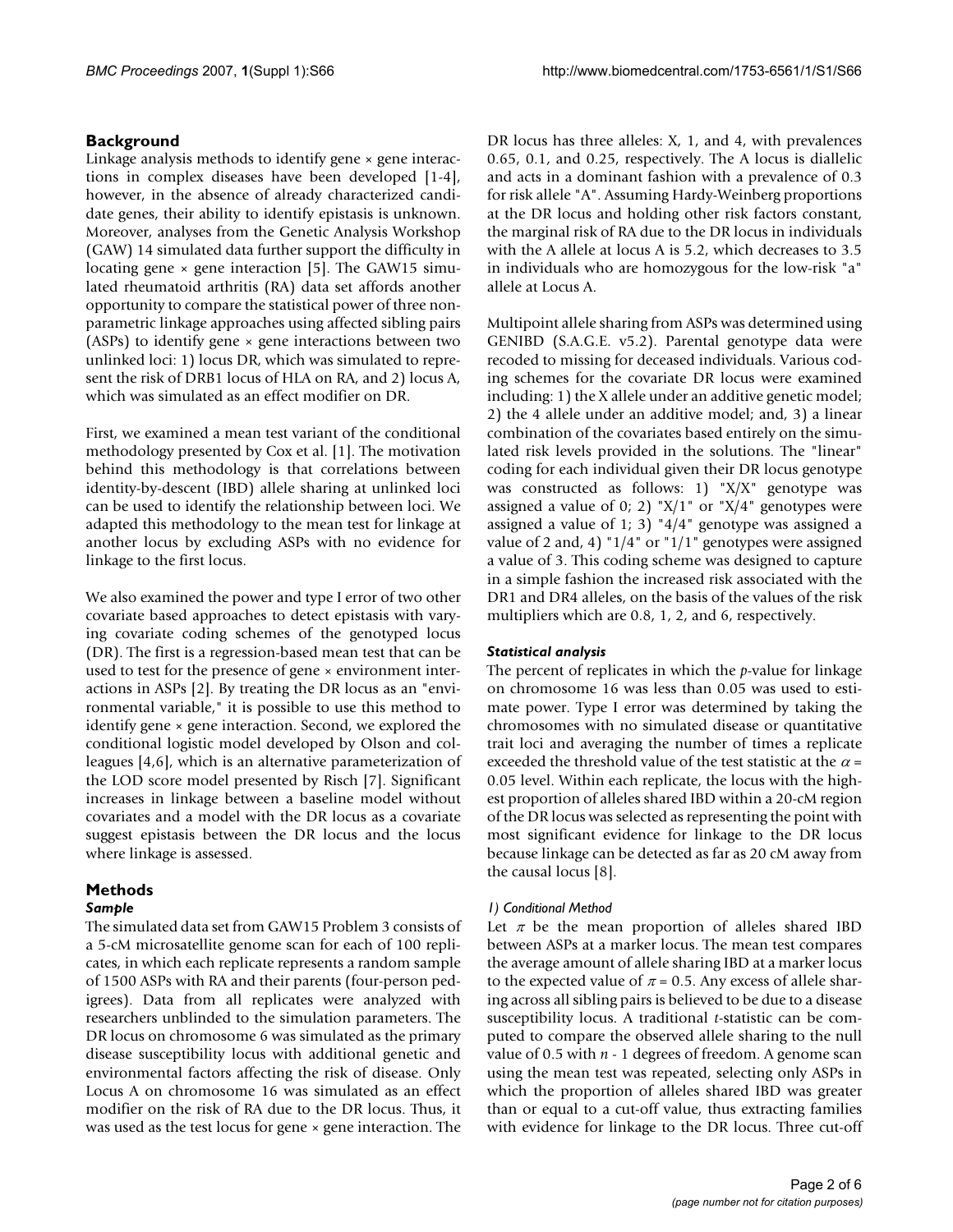values were selected: 0.5, 0.7, and 0.9. By testing various subsets, we were effectively applying 0,1 weights proposed by Cox et al. [1] to select ASPs with evidence for allele sharing at the DR locus. ASPs contributing to linkage at the DR locus should also be linked to the A locus if interactions exists [1]. Analyses were performed using the mean test in SIBPAL (S.A.G.E. v. 5.2).

#### *2) Mean Interaction Test Method*

Alternatively, an intercept only  $(\pi_0)$  regression model is equivalent to the mean test, where  $\varepsilon_i$  represent the errors for each ASP *i* that are normally distributed with mean 0 and variance  $\sigma^2$ :  $\pi_i = \pi_0 + \varepsilon_i$  [2]. A test for linkage only can be conducted by a likelihood ratio test or by Wald test ( $(\pi_0)$  $-$  0.5)/(s.e. $(\pi_0)$ )<sup>2</sup>. The regression-based mean test is extended to allow for the inclusion of a mean centered covariate  $X_i$  that captures the joint values of the sibling pairs at the DR locus as described above [2]. In this analysis we used the mean-corrected average of the sibling values:

$$
\pi_i = \pi_0 + \beta (X_i - \overline{X}) + \varepsilon_i.
$$

A likelihood ratio test was conducted with  $\pi_0 = 0.5$  and  $\beta$ = 0 against the alternative that  $\pi_0 > 0.5$  or  $\beta \neq 0$  with a resultant test statistic that is distributed as a 50:50 mixture of  $\chi^2$ <sub>1</sub> and  $\chi^2$ <sub>2</sub> [2]. In addition, we performed a Wald test of  $\beta$  = 0 against the alternative that  $\beta \neq 0$  using SAS v. 8.1, which can be interpreted as a test for interaction.

#### *3) Conditional Logistic Model Method*

LODPAL (S.A.G.E. v 5.2) implements the conditional logistic model [4], which estimates  $\lambda_{i'}$  the recurrence risk ratio for an affected sibling pair that shares *i* alleles IBD (for *i* = 0, 1, or 2) with the constraint that  $\lambda_2$  = 3.634 $\lambda_1$  -2.634 [6]. The effect of covariates was assessed by estimating  $\lambda_1 = \exp(\beta + \gamma x)$ , where  $\beta$  measures the genetic effect at the marker and *x* is the sib-pair covariate. The DR locus was included as a covariate by summing each sibling pair's individual values using the aforementioned genotype codes that were mean-corrected. A likelihood ratio test was conducted by comparing 2ln10 times the difference in LOD scores between models with and without the cov-

ariate to a  $\chi_1^2$  distribution. For this distribution to be valid, loci with LOD = 0 were removed from the analysis and the denominators for calculations of type I error and power were adjusted accordingly. This adjustment is due to the fact that LODPAL rounds any negative LOD score up to 0.

#### **Results**

The conditional method using the subsetting approach did not provide additional power to detect linkage above and beyond using the entire data set to detect a main linkage effect of Locus A. Figure 1 shows that selecting a subset of ASPs with evidence for linkage to the DR locus did not vary by the arbitrary cut-points chosen. At 26 cM (the approximate location of the A locus) only 27 of the replicates detected linkage at an  $\alpha$  = 0.05 level using all ASPs in each replicate. Restricting the sample sizes in each replicate by selecting ASPs with the proportion of alleles shared IBD at the DR locus greater than or equal to 0.5 resulted in slightly decreased power to detect linkage at the A locus than the complete data set (24%). DR allele sharing cutoffs of 0.7 or 0.9 did not increase power to detect linkage (24% and 20%, respectively). The type I error of these tests averaged, 10%, 9%, 9%, and 13% for cutpoints of 0.5, 0.7, 0.9, and the complete data set, respectively. To examine heterogeneity, we restricted the sample to those sib pairs with allele sharing less than 0.3 and 0.1, and the power again barely exceeded the type I error rate (data not shown).

Similarly, the mean interaction test had limited power to detect evidence for linkage to the A locus or evidence for a significant interaction using a test of the  $\beta$  coefficient. Figure 2 shows the percent of replicates that were detected across chromosome 16 for the ASP covariate sum that models the DR4 allele additively. The power of the test for linkage was 18% at the A locus and the power of the interaction term by itself was low (4%). Type I error was 5% and 9% for the interaction term alone and the joint test of linkage, respectively. The other models which used an alternative coding scheme for the covariate coding the DR locus (as described in the Methods section) produced similar results.

The conditional logistic methodology did not detect the interaction at the A locus, with the power ranging from 1 to 9% in the 40-cM region around the A locus. This power never exceeded the type I error. Even coding the covariates in a manner that mimicked the actual simulated risk parameters through a linear coding scheme did not improve the power to detect linkage.

#### **Discussion**

None of the methods we examined had enough power at a type I error rate of  $\alpha$  = 0.05 to detect linkage to the A locus in the presence of linkage to DR. There was no difference between the conditional method, which used a restricted sample, and the mean test and conditional logistic models, demonstrating that this lack of power was not due to insufficient sample size. Our results were quite similar to those of Brock et al. [9], who analyzed the GAW14 data. Of the 36 multipoint models that used the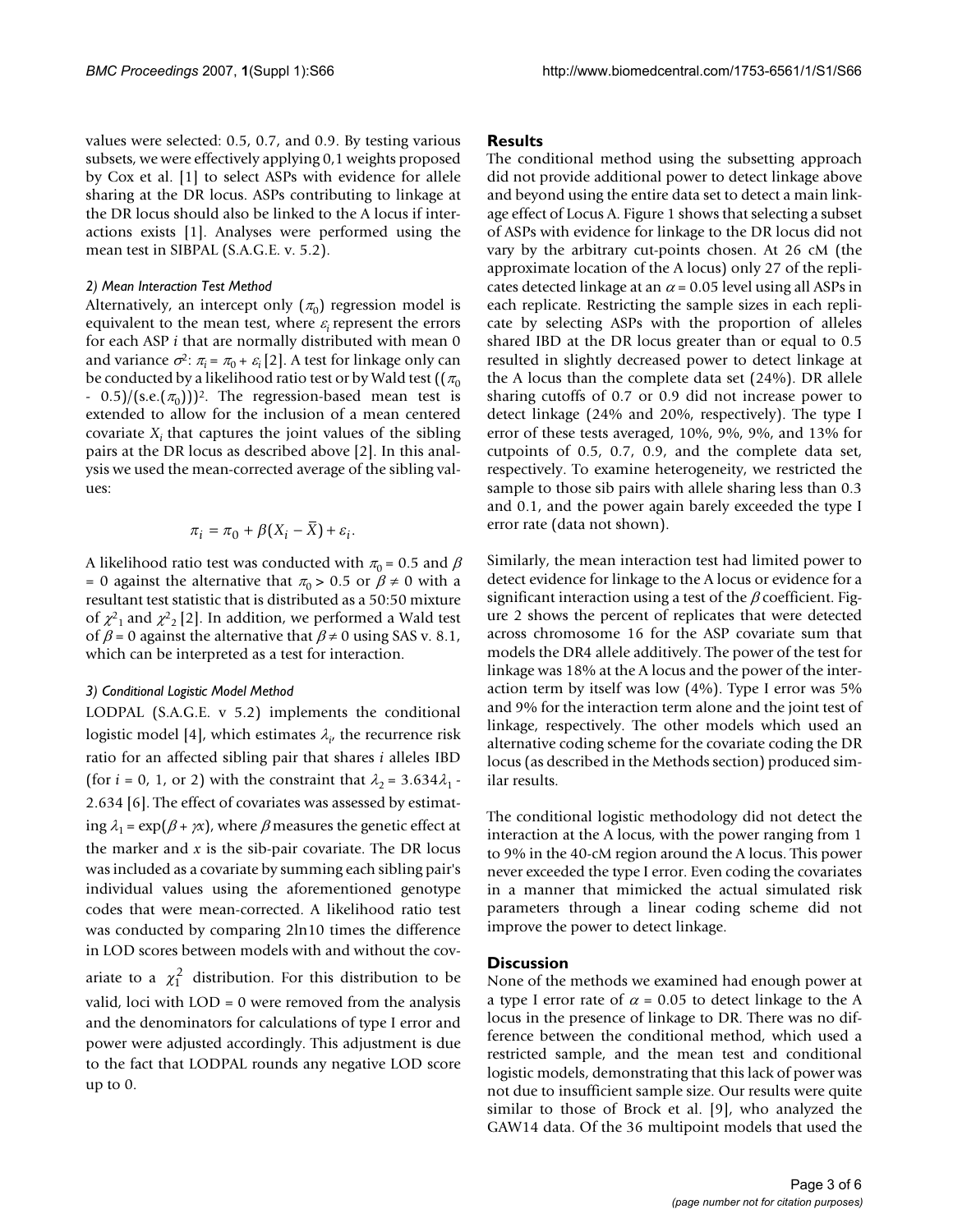

**Mean test for linkage on chromosome 16 using various subsets of ASPs**. The percent of significant results (at <sup>α</sup> = 0.05) is plotted against the centimorgan (cM) location. Solid circles represent the entire data set, while the plus signs, diamonds, and triangles represent those ASPs in which  $\pi$  at the DR locus was greater than 0.5, 0.7, and 0.9, respectively.

conditional logistic model, the highest power achieved was 34%. These results support the theoretical work by Vieland and Huang, which suggests that the establishment of epistasis in ASP data is impossible due to insufficient penetrance structure [10]. Using Gauderman and Siegmund's mean test [2], we found that the power of the test of the linkage-only model ( $\pi$  > 0.5) was greatest, followed by the joint test of  $\pi$  and  $\beta$ , and that the interaction only model had no less than 10% power. The power to detect interaction only is generally much lower than the power to detect linkage when allowing for interaction [3], so our results are not surprising. Furthermore, the work of Elston et al. [11] suggests that discordant pairs are necessary to detect gene  $\times$  gene interaction, which was further demonstrated using simulated data [12]. Ultimately, our analyses are limited by the fact that these statistical definitions may not reflect biological reality in real data.

Our analyses of the GAW15 data also illustrate the challenges of testing for gene  $\times$  gene interaction for complex diseases. First, we found that our analysis was hampered by the complexity of the simulated model. While the interaction was simulated to be large for certain genotypes, the prevalence of those genotypes was low. For example, the largest simulated multiplicative interaction between DR and the "A" allele of locus A was the DR4/ DR4 genotype; however, the prevalence of DR4/DR4 was approximately 0.1. Gauderman and Siegmund demonstrate that, assuming a prevalence of exposure is at least 0.5, the increased risk must be greater than 3 to have sufficient power to detect gene × "environment" interaction [2]. In our analyses, we used the DR locus as the "environmental exposure"; thus, the low prevalence of the high risk genotype combinations likely affected our inability to detect the gene  $\times$  gene interaction. The power of the conditional logistic model (in LODPAL) is greatest when using a dichotomous risk categorization as the covariate [3]; thus, we suspect that the reason we did not observe an increase in power when we used the DR locus as the covariate was because of the low frequency of the high risk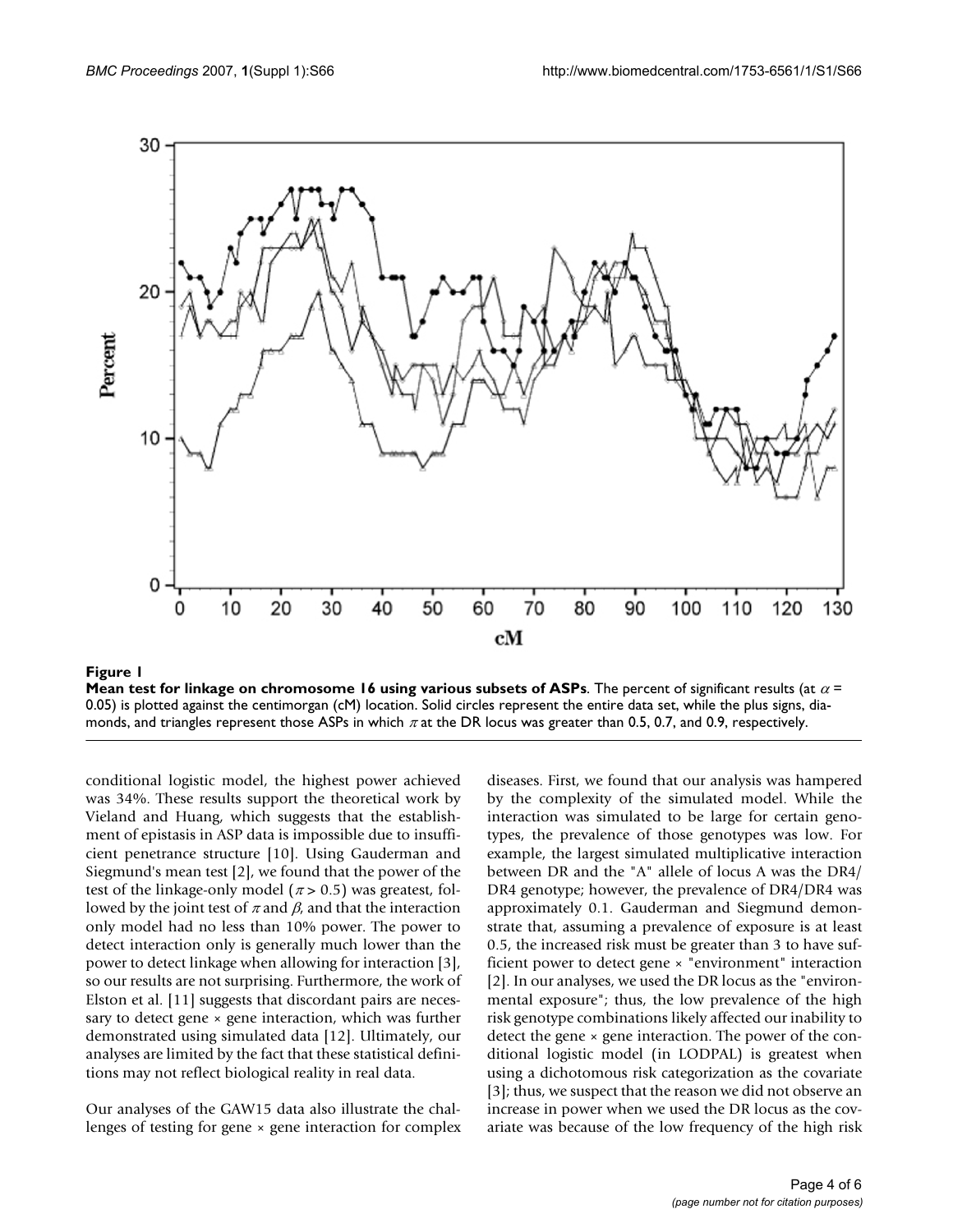

#### **Figure 2**

**Mean interaction test on chromosome 16**. The percent of significant results (at  $\alpha$  = 0.05) is plotted against the centimorgan (cM) location. Solid circles represent the model with no covariate; plus signs indicate the joint test of  $\pi$  and  $\beta$ ; and the diamonds represent the model with the interaction term  $(\beta)$  only.

DR genotypes. Second, a challenge in this data was that the DR locus was tri-allelic. Holmans [3] also discusses situations in which there are varying levels of risk associated with the candidate locus, or when certain genotypes may confer their increased risk in conjunction with different genotypes at the test locus. In these cases, the coding of the covariate is not trivial, and incorrect recoding may greatly reduce power. These complexities are certainly true of the simulated relationship between DR and A, and likely explain our loss of power. Finally, these results also raise another issue regarding the importance of the definition of the main effect and how main effects should be incorporated into such an analysis [13]. The first methodology that conditions on allele sharing at the first locus detects interaction that is a departure from the multiplicative penetrance model. An implicit assumption in detecting this kind of interaction is the presence of joint Hardy-Weinberg proportions or gametic phase equilibrium. While the A and the DR loci are on different chromosomes, it is possible that additional allelic association not

due to linkage disequilibrium exists. Schaid et al. also indicate that for the mean interaction test to be valid the two loci must be uncorrelated in the general population [14], which would be true if joint Hardy-Weinberg equilibrium holds. This limitation holds for the conditional method, as well.

#### **Conclusion**

In summary, we observed that the most commonly used current methods for detecting gene × gene interaction in ASP data had low power to detect the interaction between DR and A in the simulated data set. This lack of power is likely due to the lack of information in ASP data compared to having discordant pair data and/or the low prevalence of the high-risk DR genotypes and the complex nature of the simulated risk multipliers. Although complicated, this simulated data probably more accurately depicts real complex disease data; thus, we believe further research on linkage methods that can more powerfully detect epistasis while minimizing type I error is warranted.